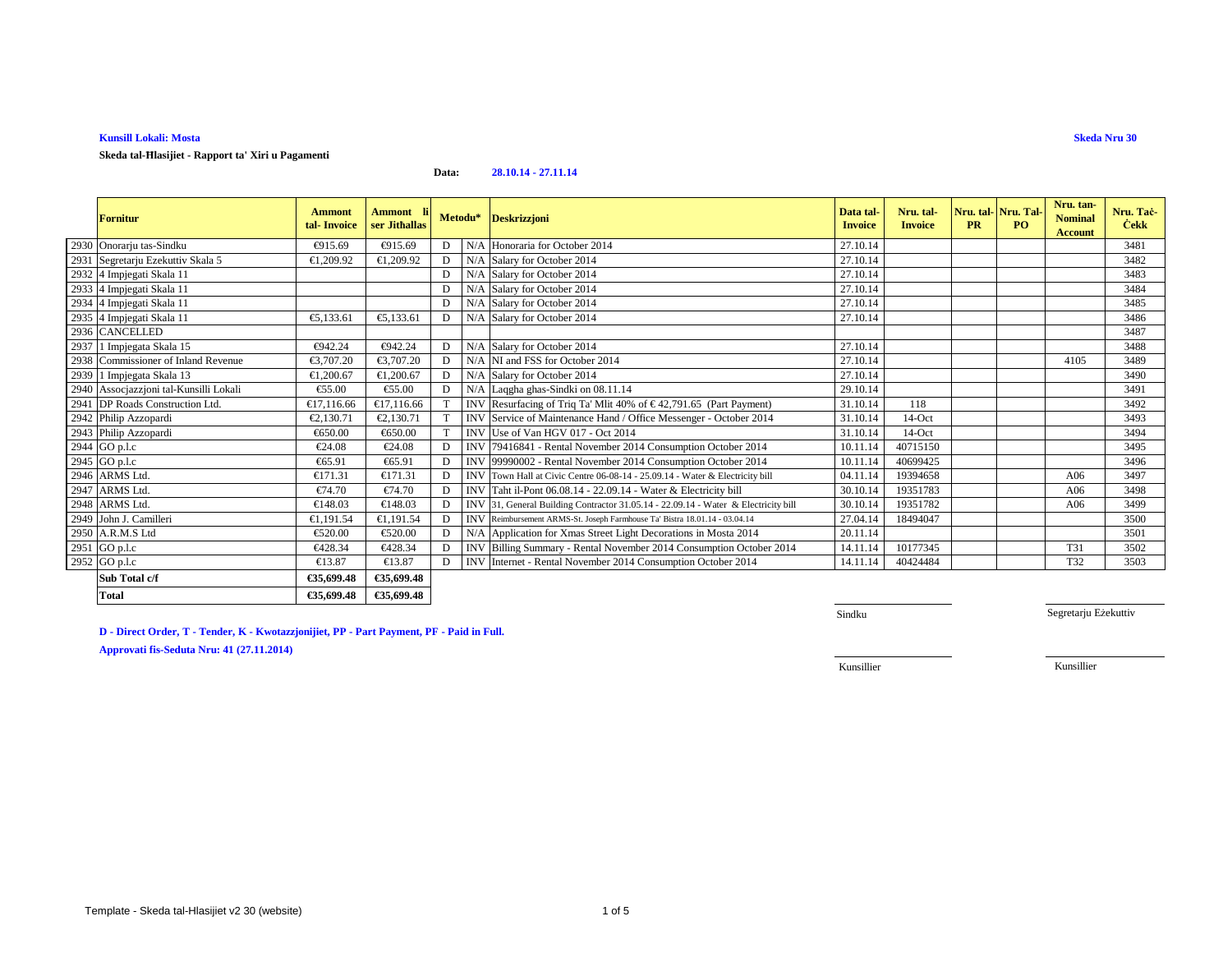## **Kunsill Lokali: Mosta**

**Skeda tal-Ħlasijiet - Rapport ta' Xiri u Pagamenti**

#### **Data:28.10.14 - 27.11.14**

| <b>Fornitur</b>                   | <b>Ammont</b> tal-<br><b>Invoice</b> | Ammont li<br>ser Jithallas | Metodu* |            | <b>Deskrizzjoni</b>                                    | Data tal-<br><b>Invoice</b> | Nru. tal-<br><b>Invoice</b> | <b>PR</b> | Nru. tal-Nru. Tal-<br>PO. | Nru. tan-<br><b>Nominal</b><br><b>Account</b> | Nru. Tac-<br><b>Cekk</b> |
|-----------------------------------|--------------------------------------|----------------------------|---------|------------|--------------------------------------------------------|-----------------------------|-----------------------------|-----------|---------------------------|-----------------------------------------------|--------------------------|
| 2953 ARMS Ltd.                    | €1,746.12                            | €1,746.12                  | D       | <b>INV</b> | Lift Mosta Civic Centre - 01.08.14 - 22.0914           | 13.11.14                    | 19468893                    |           |                           | A06                                           | 3504                     |
| 2954 ARMS Ltd.                    | €1,194,55                            | €1,194.55                  | D       |            | INV Local Coucnil Civic Centre - 27.06.14 22.09.14     | 13.11.14                    | 19468895                    |           |                           | A06                                           | 3505                     |
| 2955 ARMS Ltd.                    | €151.90                              | €151.90                    | D       | <b>INV</b> | 15 Gnien t'Ottubru - 27.06.14 - 22.09.14               | 13.11.14                    | 19468896                    |           |                           | A06                                           | 3506                     |
| 2956 ARMS Ltd.                    | €172.82                              | €172.82                    | D       |            | INV Gnien Grognet de Vasse - 27.06.14 - 22.09.14       | 13.11.14                    | 19468897                    |           |                           | A06                                           | 3507                     |
| 2957 ARMS Ltd.                    | €66.78                               | €66.78                     | D       |            | INV Gnien Reggie Cilia Street Light 27.0614 - 22.09.14 | 13.11.14                    | 19468899                    |           |                           | A06                                           | 3508                     |
|                                   |                                      |                            |         |            |                                                        |                             |                             |           |                           |                                               |                          |
| 2958 Anna Maria Grech             | €390.00                              |                            |         |            | INV Youth Work Services July 2014                      | 01.08.14                    | $7 - 14$                    |           |                           | G32                                           | 3509                     |
| 2959 Anna Maria Grech             | €450.00                              | €840.00                    |         |            | <b>INV</b> Youth Work Services August 2014             | 01.10.14                    | $8 - 14$                    |           |                           | G32                                           | 3509                     |
| 2960 Billiard Hall                | €120.00                              | €120.00                    | D       |            | INV Meal for 8 persons for Jum il-Mosta                | 09.09.14                    |                             |           | 806-14                    | <b>B56</b>                                    | 3510                     |
| 2961 Choc au lait                 | €1,325.73                            | €1,325.73                  | D       |            | INV Food for Jum il-Mosta 2014                         | 14.09.14                    | 97                          |           | 808-14                    | C91                                           | 3511                     |
| 2962 C.S.D Office Trade           | €65.02                               | €65.02                     | D       |            | <b>INV</b> Various Stationery Items                    | 10.10.14                    | 50471                       |           | 828-14                    | C95                                           | 3512                     |
| 2963 The Director-Civil Protecion | €3,061.45                            |                            | D       |            | INV Fire Engine Services for Santa Marija Feast 2014   | 18.08.14                    | A-70-2014                   |           | 776-14                    | C30                                           | 3513                     |
| 2964 The Director-Civil Protecion | €121.03                              | €3,182.48                  | D       |            | INV Fire Engine Services for Lejla Agrarja 2014        | 04.09.14                    | A-71-2014                   |           | 777-14                    | C30                                           | 3513                     |
| 2965 C&X Ironmongery              | €68.15                               |                            | D       |            | INV Various maintenance supplies                       | 27.08.14                    | 8254                        |           | 830-14                    | C <sub>105</sub>                              | 3514                     |
| 2966 C&X Ironmongery              | €226.00                              | €294.15                    | D       |            | INV Various maintenance supplies                       | 22.09.14                    | 8201                        |           | 819-14                    | C <sub>105</sub>                              | 3514                     |
| 2967 Candice Coppola              | €190.00                              | €190.00                    | D       |            | INV Dance Entertainmet for Jum il-Mosta 2014           | 15.09.14                    | 1/14                        |           | 771-14                    | C <sub>107</sub>                              | 3515                     |
| 2968 DDE Attard Ltd.              | €47.20                               | €47.20                     |         |            | INV Hiring of Mobile Toilets for jum il-Mosta 2014     | 10.10.14                    | 000824                      |           | 770-14                    | D42                                           | 3516                     |
| 2969 Dormax Press                 | €252.00                              |                            | D       |            | INV Flver A5 size Mosta Attiva 2014                    | 09.09.14                    | C39864                      |           | 796-14                    | D <sub>08</sub>                               | 3517                     |
| 2970 Dormax Press                 | €102.90                              | €354.90                    | D       |            | INV Posters for Jum il-Mosta 2014                      | 09.09.14                    | C39863                      |           | 796-14                    | D <sub>08</sub>                               | 3517                     |
| Sub Total c/f                     | €9,751.65                            | €9,751.65                  |         |            |                                                        |                             |                             |           |                           |                                               |                          |
| Sub Total b/f (page 1 of 5)       | €35,699.48                           | €35,699.48                 |         |            |                                                        |                             |                             |           |                           |                                               |                          |
| <b>Total</b>                      | €45,451.13                           | €45,451.13                 |         |            |                                                        |                             |                             |           |                           |                                               |                          |

**D - Direct Order, T - Tender, K - Kwotazzjonijiet, PP - Part Payment, PF - Paid in Full.**

**Approvati fis-Seduta Nru: 41 (27.11.2014)**

Sindku

Segretarju Eżekuttiv

Kunsillier

Kunsillier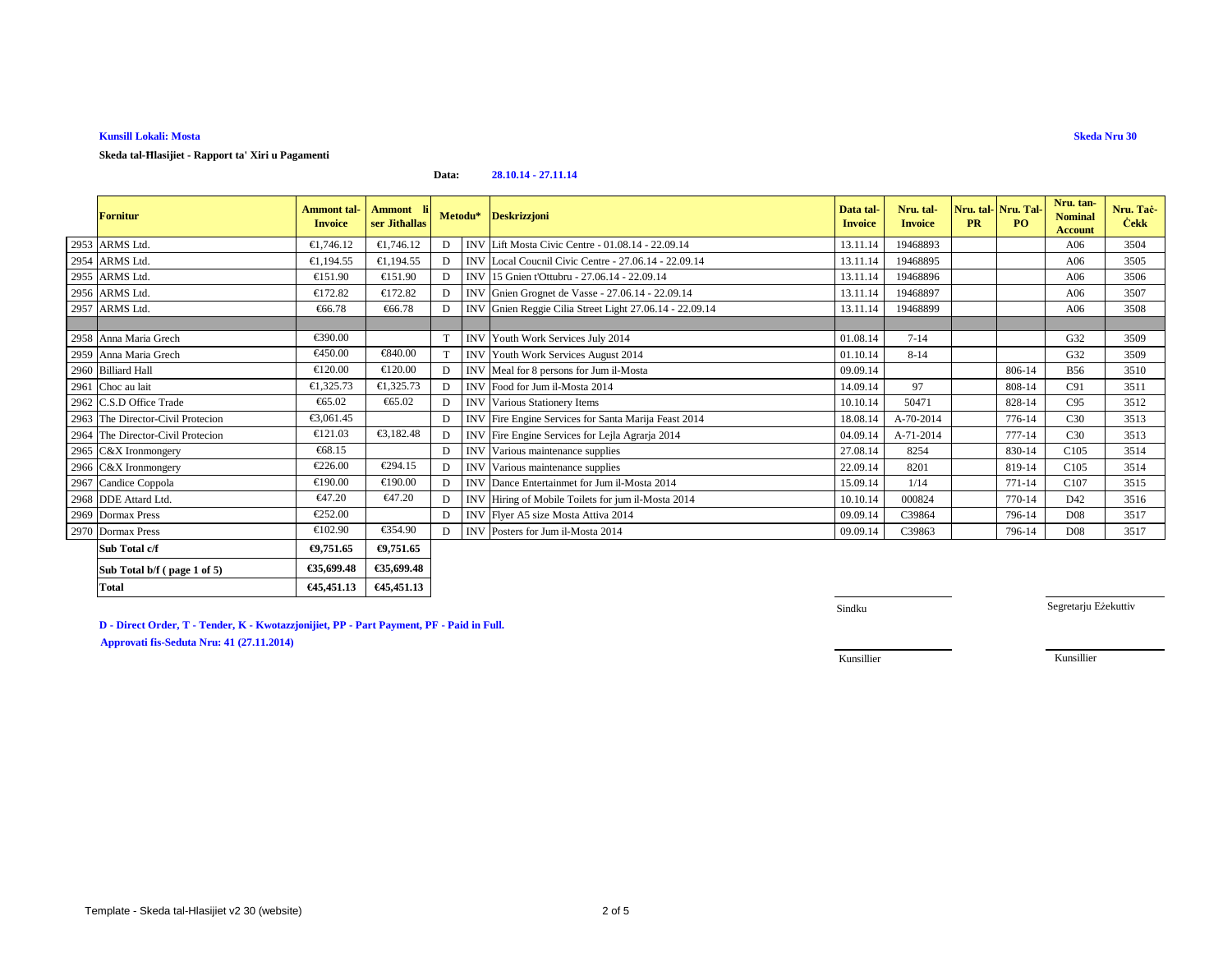### **Kunsill Lokali Mosta**

#### **Data:28.10.14 - 27.11.14**

|          | <b>Fornitur</b>                          | <b>Ammont</b> tal-<br><b>Invoice</b> | <b>Ammont</b><br>ser Jithallas | Metodu*      |            | <b>Deskrizzjoni</b>                                                             | Data tal-<br><b>Invoice</b> | Nru. tal-<br><b>Invoice</b> | Nru. tal- Nru. Tal-<br><b>PR</b> | <b>PO</b> | Nru. tan-<br><b>Nominal</b><br><b>Account</b> | Nru. Tač-<br><b>Cekk</b> |
|----------|------------------------------------------|--------------------------------------|--------------------------------|--------------|------------|---------------------------------------------------------------------------------|-----------------------------|-----------------------------|----------------------------------|-----------|-----------------------------------------------|--------------------------|
|          | 2971 E.L.C Ltd.                          | €3.380.83                            | €3,380.83                      | T            | <b>INV</b> | Cleaning and Maintenance of Parksand Gardens August 2014                        | 31.08.14                    | 10988                       |                                  |           | E22                                           | 3518                     |
|          | 2972 Frankie Mifsud                      | €831.25                              |                                |              |            | INV Maintanance & Cleaning for the Rublic Convenience May 2014                  | 30.05.14                    | 0023                        |                                  |           | F <sub>29</sub>                               | 3519                     |
|          | 2973 Frankie Mifsud                      | €831.25                              |                                |              |            | INV Maintanance & Cleaning for the Rublic Convenience June 2014                 | 30.06.14                    | 0025                        |                                  |           | F <sub>29</sub>                               | 3519                     |
|          | 2974 Frankie Mifsud                      | €831.25                              | €2,493.75                      | T            |            | INV Maintanance & Cleaning for the Public Convenience July 2014                 | 31.07.14                    | 0026                        |                                  |           | F <sub>29</sub>                               | 3519                     |
|          | 2975 Galea Curmi Engineering Consultants | €48.38                               |                                |              |            | INV Triq il-Fortzza - Preparation documents of Street lighting along bridge     | 18.08.14                    | 2837                        |                                  |           | G37                                           | 3520                     |
|          | 2976 Galea Curmi Engineering Consultants | €293.82                              |                                |              |            | INV Preparation of Tender Documents of installation of street lighting in Mosta | 18.08.14                    | 2655                        |                                  |           | G37                                           | 3520                     |
|          | 2977 Galea Curmi Engineering Consultants | €408.81                              | €751.01                        | T            | <b>INV</b> | ContractManager Fee August 2014                                                 | 29.08.14                    | 2659                        |                                  |           | G37                                           | 3520                     |
|          | 2978 Gauci Borda & Co. Ltd.              | €320.00                              | €320.00                        | D            |            | INV Flags for Jum il-Mosta 14                                                   | 05.09.14                    | 115249                      |                                  |           | G09                                           | 3521                     |
|          | 2979 Golden Gate Co. Ltd.                | €45.74                               |                                | D            |            | <b>INV</b> Stationary Items                                                     | 15.09.14                    | 440619                      |                                  | 813-14    | G20                                           | 3522                     |
|          | 2980 Golden Gate Co. Ltd.                | €138.94                              | €184.68                        | D            | <b>INV</b> | <b>Stationary Items</b>                                                         | 25.09.14                    | 441731                      |                                  | 821-14    | G20                                           | 3522                     |
|          | 2981 Grupp Armar Marija Assunta          | €250.00                              | €250.00                        | D            | <b>INV</b> | Hire of poles and flag for Mosta Attiva 2014                                    | 15.09.14                    | 01/2014                     |                                  | 790-14    | G58                                           | 3523                     |
|          | 2982 Hassna Jabal Photographer           | €240.00                              | €240.00                        | D            |            | INV Photographic Service forMosta Attiva 2014                                   | 22.09.14                    |                             |                                  | 810-14    | H21                                           | 3524                     |
|          | 2983 Jacap Ltd.                          | €396.83                              | €396.83                        | D            |            | INV UIF Playingfield Reggie Cilia Plaque                                        | 05.09.14                    | 64268                       |                                  | 766-14    | <b>J50</b>                                    | 3525                     |
|          | 2984 Jimmy Muscat                        | €1,227.50                            | €1,227.50                      |              |            | INV Bulky Refuse July 2014                                                      | 03.10.14                    |                             |                                  |           | J39                                           | 3526                     |
|          | 2985 Joseph Calleja                      | €1,050.00                            | €1,050.00                      | D            | <b>INV</b> | Cutting of grass & cleaning offebris from Non- Urban Roads                      | 09.09.14                    | 151                         |                                  | 759-14    | J51                                           | 3527                     |
|          | 2986 Mr. Joe Quattromani                 | €775.00                              | €775.00                        | D            | <b>INV</b> | Participants for Gieh il-Mota 2014                                              | 29.09.14                    |                             |                                  |           | J52                                           | 3528                     |
| 2987 KNK |                                          | €64.99                               | €64.99                         | D            | <b>INV</b> | Service and Maintenance A/C Unit                                                | 16.10.14                    | 70001535                    |                                  |           | <b>K08</b>                                    | 3529                     |
|          | 2988 Karta Converters Ltd.               | €126.97                              | €126.97                        | D            |            | INV Maxi T/P 2Ply 650 sheets                                                    | 04.09.14                    | 667716                      |                                  |           | K19                                           | 3530                     |
|          | 2989 The Lighthouse Keepers              | €50.21                               | €50.21                         | T            | <b>INV</b> | <b>Street Lighting Mainteance</b>                                               | 21.10.14                    | 2224                        |                                  |           | T35                                           | 3531                     |
|          | 2990 The Lighthouse Keepers              | € $0.00$                             | € $0.00$                       | T.           | <b>INV</b> | <b>Street Lighting Mainteance</b>                                               | 21.10.14                    | 2225                        |                                  |           | T35                                           | 3531                     |
|          | 2991 The Lighthouse Keepers              | €139.38                              | €139.38                        | <sup>T</sup> |            | <b>INV</b> Street Lighting Maintnance                                           | 21.10.14                    | 2226                        |                                  |           | T35                                           | 3531                     |
|          | Sub Total c/f                            | €11,451.15                           | €11,451.15                     |              |            |                                                                                 |                             |                             |                                  |           |                                               |                          |
|          | Sub Total b/f (page 2 of 5)              | €45,451.13                           | €45,451.13                     |              |            |                                                                                 |                             |                             |                                  |           |                                               |                          |
|          | <b>Total</b>                             | €56,902.28                           | €56,902.28                     |              |            |                                                                                 |                             |                             |                                  |           |                                               |                          |

**D - Direct Order, T - Tender, K - Kwotazzjonijiet, PP - Part Payment, PF - Paid in Full.Approvati fis-Seduta Nru: 41 (27.11.2014)**

Sindku

Segretarju Eżekuttiv

Kunsillier

Kunsillier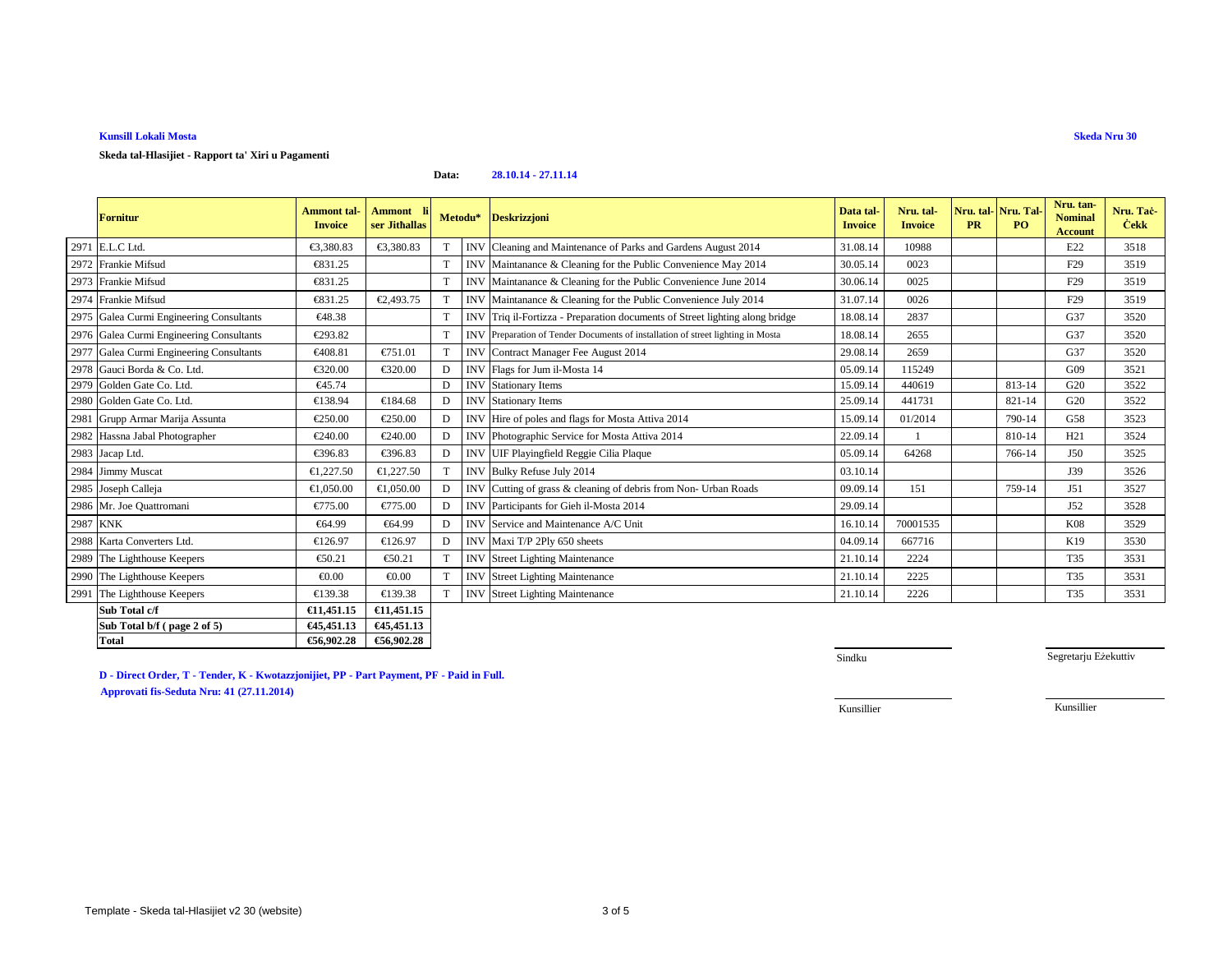## **Kunsill Lokali Mosta**

# **Segretarju Eżekuttiv**

### **Skeda tal-Hlasijiet - Rapport ta' Xiri u Pagamenti**

#### **Data:28.10.14 - 27.11.14**

|      | <b>Fornitur</b>                      | <b>Ammont</b> tal-<br><b>Invoice</b> | Ammont li<br>ser Jithallas |   | Metodu*    | <b>Deskrizzjoni</b>                             | Data tal-<br><b>Invoice</b> | Nru. tal-<br><b>Invoice</b> | Nru. tal-Nru. Tal-<br><b>PR</b> | <b>PO</b> | Nru. tan-<br><b>Nominal</b><br><b>Account</b> | Nru. Tac-<br><b>Cekk</b> |
|------|--------------------------------------|--------------------------------------|----------------------------|---|------------|-------------------------------------------------|-----------------------------|-----------------------------|---------------------------------|-----------|-----------------------------------------------|--------------------------|
|      | 2992 The Lighthouse Keepers          | €34.82                               | €34.82                     | T | <b>INV</b> | <b>Street Lighting Mainteance</b>               | 21.10.14                    | 2227                        |                                 |           | T35                                           | 3531                     |
|      | 2993 The Lighthouse Keepers          | €41.76                               | €41.76                     | T | <b>INV</b> | <b>Street Lighting Mainteance</b>               | 21.10.14                    | 2228                        |                                 |           | T35                                           | 3531                     |
|      | 2994 The Lighthouse Keepers          | €30.20                               | €30.20                     | T | <b>INV</b> | <b>Street Lighting Mainteance</b>               | 21.10.14                    | 2229                        |                                 |           | T35                                           | 3531                     |
|      | 2995 The Lighthouse Keepers          | €41.34                               | €41.34                     | T | <b>INV</b> | <b>Street Lighting Mainteance</b>               | 21.10.14                    | 2230                        |                                 |           | T35                                           | 3531                     |
|      | 2996 The Lighthouse Keepers          | €31.87                               | €31.87                     | T | <b>INV</b> | <b>Street Lighting Mainteance</b>               | 21.10.14                    | 2231                        |                                 |           | <b>T35</b>                                    | 3531                     |
|      | 2997 The Lighthouse Keepers          | €35.62                               | €35.62                     | T | <b>INV</b> | <b>Street Lighting Mainteance</b>               | 21.10.14                    | 2232                        |                                 |           | T35                                           | 3531                     |
|      | 2998 The Lighthouse Keepers          | €6.62                                | €6.62                      | T | <b>INV</b> | <b>Street Lighting Mainteance</b>               | 21.10.14                    | 2233                        |                                 |           | T35                                           | 3531                     |
|      | 2999 The Lighthouse Keepers          | €16.30                               | €16.30                     | T | <b>INV</b> | <b>Street Lighting Mainteance</b>               | 21.10.14                    | 2234                        |                                 |           | <b>T35</b>                                    | 3531                     |
|      | 3000 The Lighthouse Keepers          | $\epsilon$ 28.20                     | €28.20                     | T | <b>INV</b> | <b>Street Lighting Mainteance</b>               | 21.10.14                    | 2235                        |                                 |           | T35                                           | 3531                     |
| 3001 | The Lighthouse Keepers               | €44.32                               | €44.32                     | T | <b>INV</b> | <b>Street Lighting Mainteance</b>               | 21.10.14                    | 2236                        |                                 |           | T35                                           | 3531                     |
|      | 3002 The Lighthouse Keepers          | €6.97                                | €6.97                      | T | <b>INV</b> | <b>Street Lighting Mainteance</b>               | 21.10.14                    | 2238                        |                                 |           | <b>T35</b>                                    | 3531                     |
|      | 3003 The Lighthouse Keepers          | $\epsilon$ 35.53                     | €35.53                     | T | <b>INV</b> | <b>Street Lighting Mainteance</b>               | 21.10.14                    | 2239                        |                                 |           | T35                                           | 3531                     |
|      | 3004 Mailbox Services Ltd.           | €159.30                              | €159.30                    | D | <b>INV</b> | Door to Door Distribution re: Mosta Attiva 2014 | 16.09.14                    | 2074                        |                                 | 800-14    | M72                                           | 3532                     |
|      | 3005 MITA                            | €44.71                               |                            | D | <b>INV</b> | E-Mail accounts Jan-Mar 2014                    | 07.10.14                    | SIN030690                   |                                 |           | M81                                           | 3533                     |
|      | 3006 MITA                            | €44.71                               | €89.42                     | D | <b>INV</b> | E-Mail accounts Apr-Jun 2014                    | 09.10.14                    | SIN030758                   |                                 |           | M81                                           | 3533                     |
|      | 3007 Martin Grech                    | €50.00                               | €50.00                     | D | <b>INV</b> | 2 Flower Arrangments - Gieh il-Mosta 2014       | 14.09.14                    | 57                          |                                 | 814-14    | G <sub>02</sub>                               | 3534                     |
|      | 3008 Noel Fabri                      | €99.63                               |                            | D |            | INV Library Service May 2014                    | 18.09.14                    |                             |                                 |           | M100                                          | 3535                     |
|      | 3009 Noel Fabri                      | €79.70                               |                            | D |            | INV Library Service June 2014                   | 18.09.14                    |                             |                                 |           | M100                                          | 3535                     |
|      | 3010 Noel Fabri                      | €79.70                               |                            | D | <b>INV</b> | Library Service July 2014                       | 18.09.14                    |                             |                                 |           | M100                                          | 3535                     |
|      | 3011 Noel Fabri                      | €79.70                               | €338.73                    | D | <b>INV</b> | Library Service August 2014                     | 18.09.14                    |                             |                                 |           | M100                                          | 3535                     |
|      | 3012 New Reef                        | €84.96                               | €84.96                     | D | <b>INV</b> | Brown & Gold Frames                             | 13.09.14                    |                             |                                 | 815-14    | N <sub>04</sub>                               | 3536                     |
|      | 3013 Najju Towing and HI-UP Services | €100.00                              | €100.00                    | D | <b>INV</b> | Towing of 2 carsin Mosta Attiva 2014            | 14.09.14                    |                             |                                 | 817-14    | N <sub>08</sub>                               | 3537                     |
|      | 3014 Norman Hill                     | €500.00                              | €500.00                    | D | <b>INV</b> | Hiring of Stage for Mosta Attiva 2014           | 10.10.14                    |                             |                                 | 780-14    | N34                                           | 3538                     |
|      | Sub Total c/f                        | €1.675.96                            | €1,675.96                  |   |            |                                                 |                             |                             |                                 |           |                                               |                          |
|      | Sub Total b/f (page 3 of 5)          | €56,902.28                           | €56,902.28                 |   |            |                                                 |                             |                             |                                 |           |                                               |                          |
|      | <b>Total</b>                         | €58,578.24                           | €58,578.24                 |   |            |                                                 |                             |                             |                                 |           |                                               |                          |

**D - Direct Order, T - Tender, K - Kwotazzjonijiet, PP - Part Payment, PF - Paid in Full.Approvati fis-Seduta Nru: 41 (27.11.2014)**

Sindku

Segretarju Eżekuttiv

Kunsillier

Kunsillier